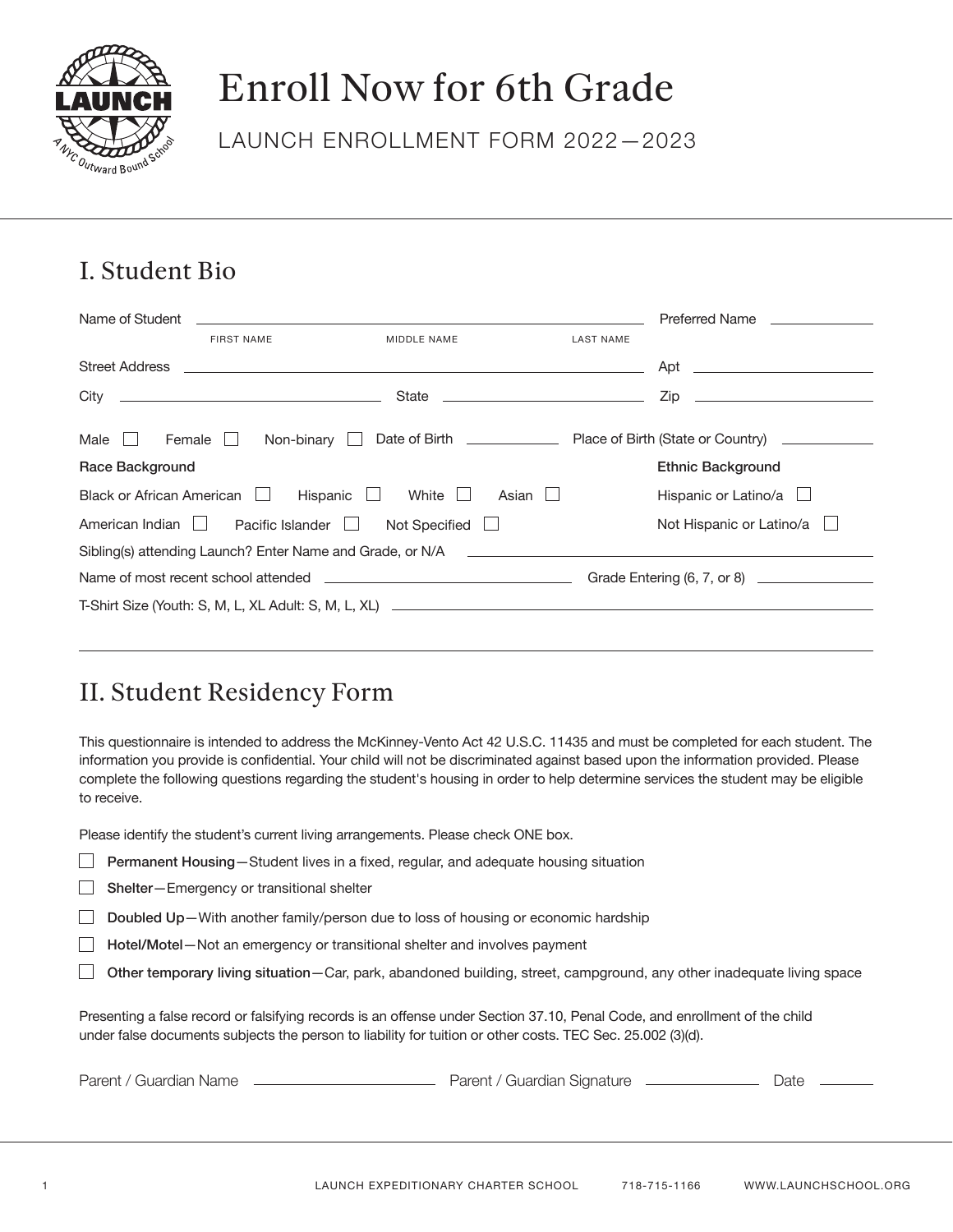## III. Home Language Survey

ALL newly registering students regardless of race, nationality, or language origin MUST complete this form. We are requesting this information in accordance with the Commissioner's Regulation Part 154 (CR Part 154) which establishes the legal requirements for the education of English Language Learners (ELLs) in New York State (NYS).

| Is a language other than English spoken in the child's home? Yes<br>If YES, answer the remaining questions in this section. If NO, proceed to Section IV |     | No.       |
|----------------------------------------------------------------------------------------------------------------------------------------------------------|-----|-----------|
| If Yes, please tell us what language                                                                                                                     |     |           |
| Would you prefer to receive correspondence in this language?                                                                                             | Yes | $No$ $  $ |
| Does your child communicate in this language?                                                                                                            | Yes | $No$ $  $ |
| Would you benefit from translation services in this language?                                                                                            | Yes | $No$ $  $ |
|                                                                                                                                                          |     |           |

### IV. Parent / Guardian

#### Guardian 1

|                                                                                 |                                                                                                                                                                                                                                      | Check here if primary contact $\Box$ |            |
|---------------------------------------------------------------------------------|--------------------------------------------------------------------------------------------------------------------------------------------------------------------------------------------------------------------------------------|--------------------------------------|------------|
| Relationship to Student <b>Constant Constanting Constant</b> Lives with student | Guardian E-mail <b>Contract Contract Contract Contract Contract Contract Contract Contract Contract Contract Contract Contract Contract Contract Contract Contract Contract Contract Contract Contract Contract Contract Contrac</b> |                                      |            |
|                                                                                 |                                                                                                                                                                                                                                      |                                      | Zip ______ |
|                                                                                 |                                                                                                                                                                                                                                      |                                      |            |
| Guardian 2                                                                      |                                                                                                                                                                                                                                      |                                      |            |
|                                                                                 |                                                                                                                                                                                                                                      | Check here if primary contact        |            |
|                                                                                 | Guardian E-mail <b>Contract Contract Contract Contract Contract Contract Contract Contract Contract Contract Contract Contract Contract Contract Contract Contract Contract Contract Contract Contract Contract Contract Contrac</b> |                                      |            |
|                                                                                 |                                                                                                                                                                                                                                      |                                      | Zip ______ |
|                                                                                 |                                                                                                                                                                                                                                      |                                      |            |
|                                                                                 |                                                                                                                                                                                                                                      |                                      |            |

#### Parent Involvement

At Launch, parents are our partners. There are many ways to participate in your child's education and contribute to the Launch community. Whether you have a lot of time to offer or just a few hours, there are possibilities that accommodate a wide range of schedules and interests.

Yes, I am interested in being a part of the Parent Association. I will make every effort to participate or send a representative.

 $\Box$  I am unable to participate at this time. I will inform you if my situation changes.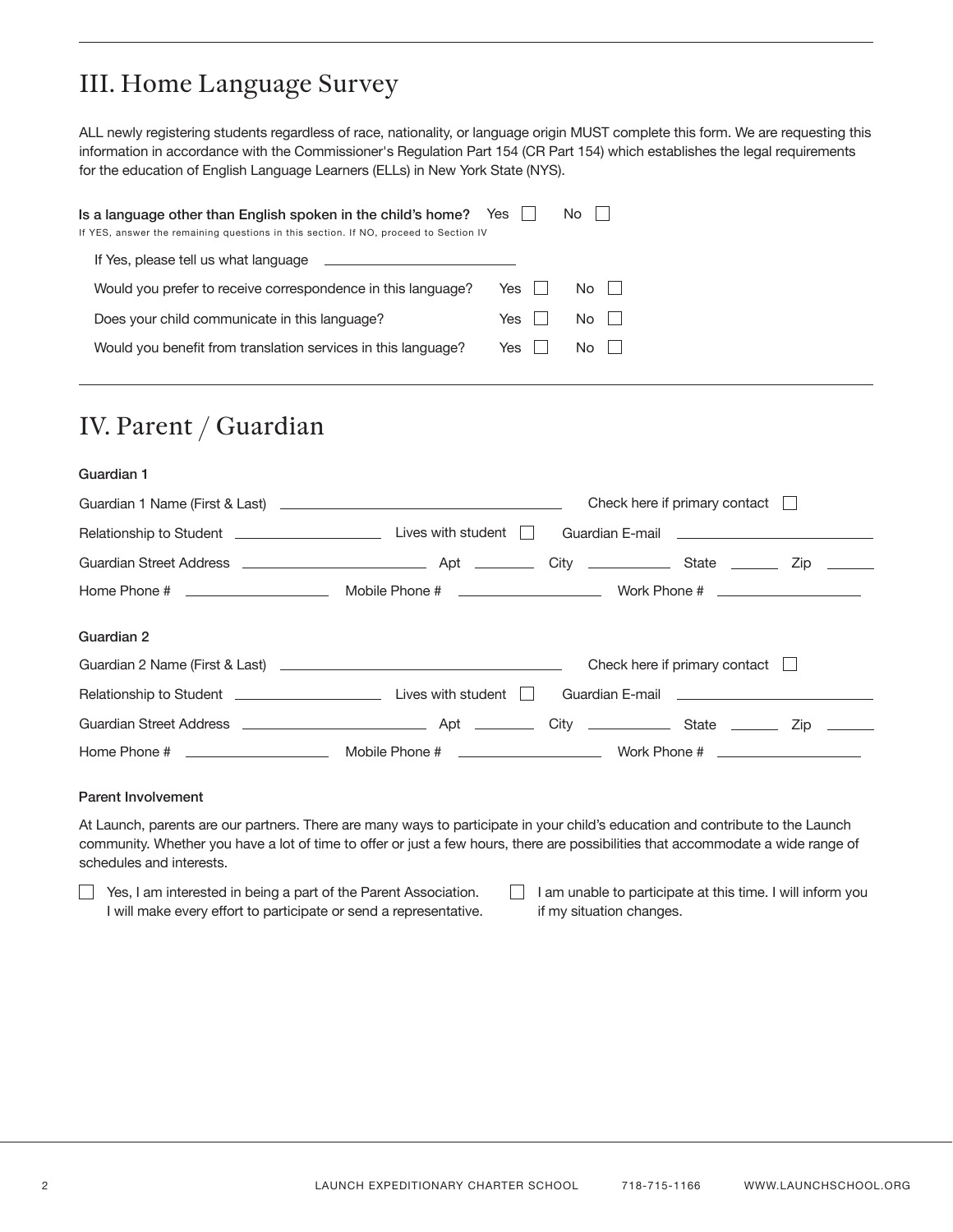### V. Emergency Contact Information

These are other family members or friends who can pick up the student in the event of an emergency after we attempt to contact Guardians 1 and 2.

| Name<br><u> The Communication of the Communication</u> | Relationship to Child <u>_________</u>                                                          | Home Phone <b>Example 20</b>       | Cell Phone <u>Cell</u> Phone |
|--------------------------------------------------------|-------------------------------------------------------------------------------------------------|------------------------------------|------------------------------|
| Name                                                   | Relationship to Child <b>Fig.</b>                                                               | Home Phone <u>________________</u> | Cell Phone                   |
| Name                                                   | Relationship to Child <u>_____________</u>                                                      | Home Phone <u>________________</u> | Cell Phone                   |
|                                                        |                                                                                                 |                                    |                              |
|                                                        | The following person may NOT remove my child from the school. (Custody Papers must be on file.) |                                    |                              |
| Name                                                   | Relationship to Child <b>Election</b>                                                           | Yes I<br>Custody papers on file?   | $No$ $  $                    |
|                                                        |                                                                                                 |                                    |                              |

### VI. English Language Learners

|                                                                |  | Information provided will NOT take away your child's spot at Launch. It will allow Launch to serve your child more effectively. |
|----------------------------------------------------------------|--|---------------------------------------------------------------------------------------------------------------------------------|
| Does your child receive any ELL services? Yes $\Box$ No $\Box$ |  | If YES, please provide your child's most recent language evaluation.                                                            |

### VII. Special Education Services

| Information provided will NOT take away your child's spot at Launch. It will allow Launch to serve your child more effectively. |                           |       |       |                |  |  |
|---------------------------------------------------------------------------------------------------------------------------------|---------------------------|-------|-------|----------------|--|--|
| Does your child have an Individualized Education Plan?<br>If YES, please provide a copy of your child's IEP.                    |                           | Yes I | No II |                |  |  |
| Which setting is required by your child's IEP?                                                                                  |                           |       |       |                |  |  |
| Integrated Co-taught class $(ICT)$                                                                                              | Self-Contained $(12:1:1)$ |       | SETTS | Other $  \;  $ |  |  |

### VIII. Release Forms

#### Media Release

I give permission for my child to be interviewed, identified, and/or photographed/filmed for use in various school publications and media only, including, but not limited to, the school website and Facebook page and school brochures, newsletters, and videos.

Yes, I give my permission.  $\Box$  $\Box$  I request that you DO NOT use photographs of my child.

#### Neighborhood Walk Release

I give permission for my child to participate in all trips with Launch Expeditionary Learning Charter School that are within walking distance of the school without any additional notification or written permission.

| $\Box$ Yes, I give my permission. | No, I DO NOT give my permission. |      |
|-----------------------------------|----------------------------------|------|
| Parent / Guardian Name            | Parent / Guardian Signature      | Date |